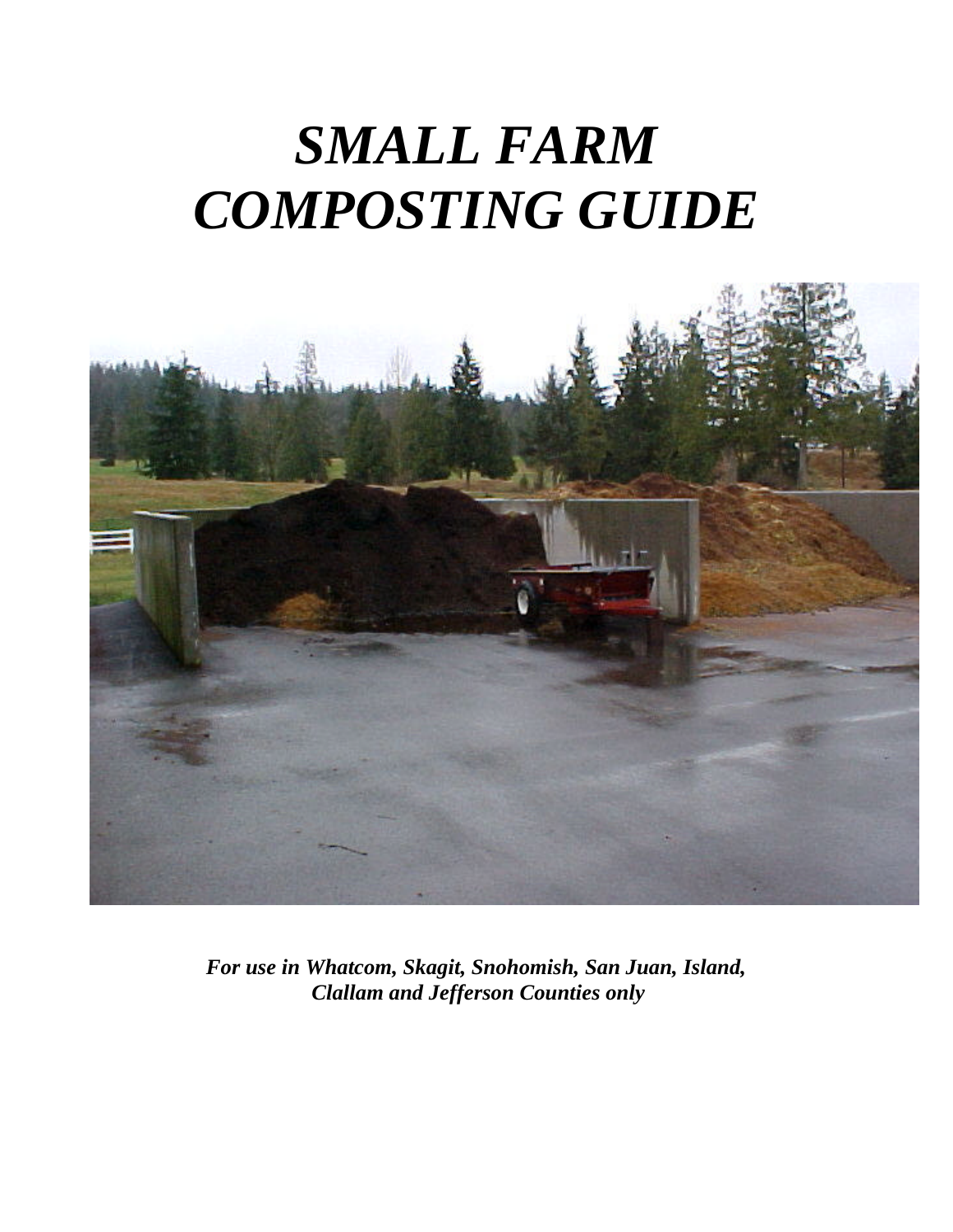Developed by:

USDA Natural Resources Conservation Service Lynden Field Office 6975 Hannegan Road Lynden, WA 98225

With the assistance of and information from: Horses for Clean Water www.horsesforcleanwater.com

WSU Cooperative Extension

Whatcom Conservation District www.whatcomcd.org

San Jaun County Conservation District www.rockisland.com/~sjccd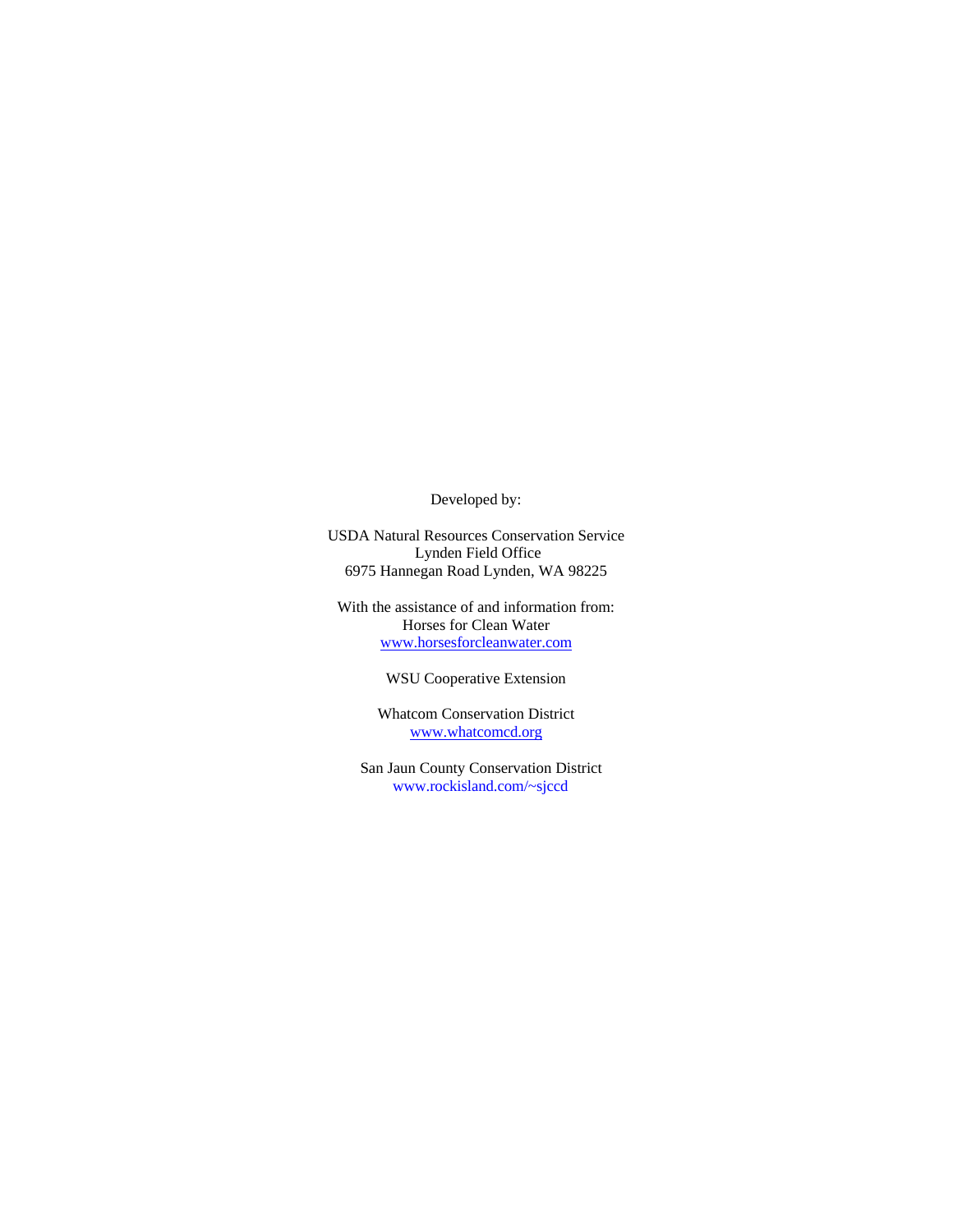#### *WHY COMPOST?*

A major concern for most people who have animals on their property is what to do with the huge mound of manure and stall waste that is generated in a short amount of time. There are a variety of concerns when managing a manure pile including the potential for pollution, excessive odors, convenience for chores and how to use the compost.



#### **Figure 1 Wastes piled on hillside**

Collecting manure and used bedding from your stalls, paddocks and confinement areas on a daily or regular basis and composting it has several benefits:

- $\triangleright$  It reduces the possibility of parasite reinfestation in your animals. The heat generated in the composting process kills worm eggs as well as pathogens and weed seeds.
- $\triangleright$  It reduces flies by eliminating their breeding ground
- $\triangleright$  It reduces odors
- $\triangleright$  It reduces the volume of material you have piled up. The composting process can reduce the size of a manure pile by about 50%
- $\triangleright$  It provides you with a free, easy source of compost; a valuable addition to your pastures, garden or yard
- $\triangleright$  It reduces the chance of manure contaminated runoff from your property reaching surface or ground waters in your area
- $\triangleright$  It makes your property more pleasing for you and your neighbors to look at and enjoy
- $\triangleright$  Composting your livestock manure will help ensure you are meeting environmental regulations while also meeting your needs as well as those of your animals.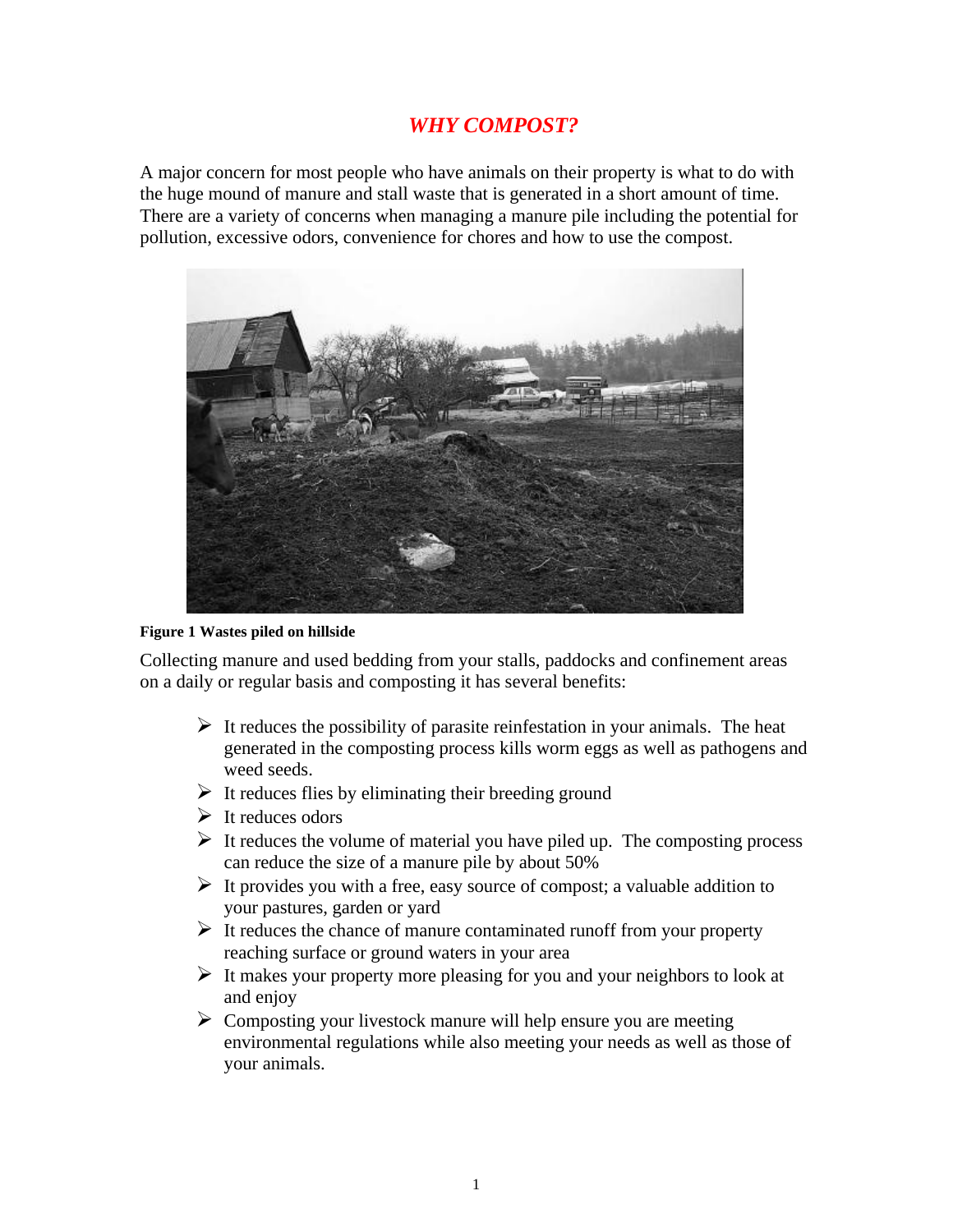

**Figure 2. Covered Compost Bin**

### *GETTING STARTED*

Before you can begin composting, you'll need to consider a few things. ÿ **Select a site for your composting facility**.

There are several key factors to consider when selecting your site:

- $\checkmark$  You should locate it in a high, level area away from streams, ponds, wells and property boundaries. Locating it in a wet area or a depression will turn your compost into a soggy mess and will increase the chances of polluting surface or ground water.
- $\checkmark$  Choose a location that is far enough away from your property line, wells, streams and ponds to meet local zoning requirements and to avoid any issues with your neighbors. To determine the minimum set backs, contact your local county planning department. Local contact information can be found at the back of this booklet.
- $\checkmark$  You should also consider access and convenience. Keep in mind that you'll need to be able to access the compost bin to: add and remove waste material, turn the material and add water to it as necessary.

#### ÿ **Decide on the type and number of bins you'll need**.

Remember that depending on your location, number of animals and if you're using the material on or off site; you may need to have up to one year of 'storage' available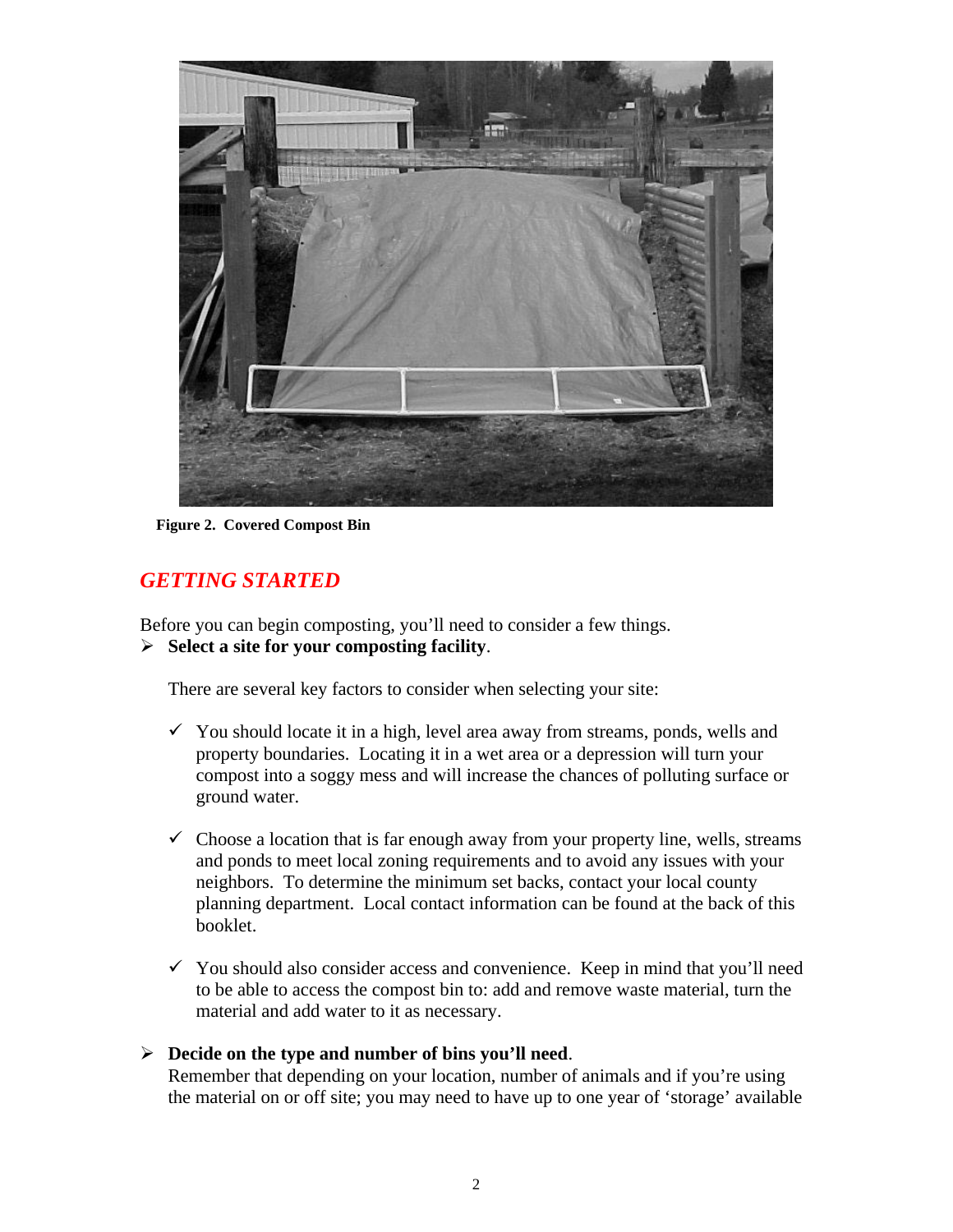in the bins. To determine your monthly storage requirements, use the information provided in your farm plan or use the worksheet included on page 9 of this booklet. You should consider a minimum of a three-bin system, although a two-bin system may be adequate, depending on your site and how you plan to use the compost. With a three-bin system, you can fill one bin, then let it compost while filling the second. Then you can fill the third and have some flexibility on utilizing the finished compost in the first bin. Remember that the time it takes to get finished compost depends on how you manage your compost bin.

 When selecting bins, you can use one of the standard designs included in this booklet, or contact your local Conservation District or NRCS office for assistance (the contact information is included in the back of the booklet). If a farm plan is required in your area, be sure your bins are sized to store wastes for the time specified in your plan.



**Figure 3 Roofed Three Bin System**

#### *COMPOSTING METHODS*

**Passive Compost Piles** can work well for composting on a smaller scale (from one to five horses) and if you don't have access to a tractor to turn the piles on a regular basis. To do this you simply pile the wastes in a composting bin and allow natural air movement to keep the pile composting for you. If you are thinking of using passive composting you'll want to select a bin that is no more than 8' by 8' and keep the pile no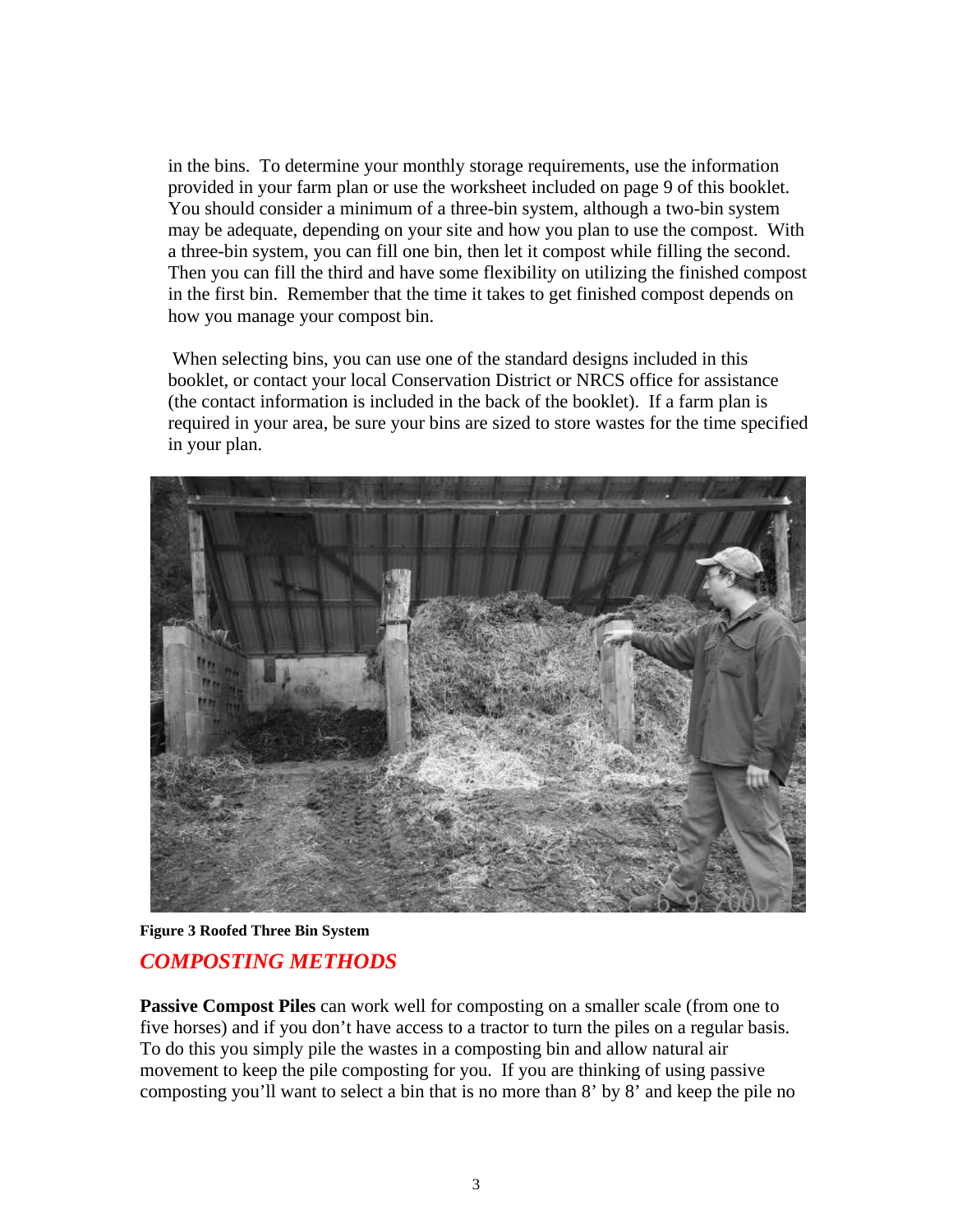more than 3 to 4 feet high. Remember that in this type of composting, maximizing the amount of airflow into the pile is the way to help minimize your composting time. To increase the airflow, you can use a compost bin that leaves spaces between the boards. You can also get some 5" diameter PVC drainpipes and put these in the middle of the pile. If possible, you'll want to turn the pile occasionally to get the manure on the outside to the center so the heating process in the center can kill weed seed and parasites. Passive composting requires the least work on your part, but can take over 6 months to complete the composting process.

**Turned Piles** have several advantages if you have a tractor with a front-end loader available to use to turn your piles. Turning your piles will improve the airflow in the pile and will speed up the composting process significantly. It also helps to compost all the material more evenly and will allow for more efficient and consistent destruction of weed seeds, parasites, pathogens and fly larvae. When selecting a bin to use for this process, keep in mind you'll need more room for moving around and accessing the piles, and you'll need a sturdier structure.

**Aerated Static Piles** use an aeration system to increase airflow into the piles with out turning them. The aeration system usually consists of a system of perforated pipes placed under the pile that are connected to a blower to periodically blow or draw air into the pile. This system is more sophisticated and requires more planning. It allows for more direct control of the composting temperatures and may also allow for larger piles.

#### *WHAT AND HOW DO I COMPOST?*

Now that you've selected a location, the type of bin you want to use and the method you'll use to compost, you need to look at what to add to your pile to start composting.



**Figure 4**

The organisms that decompose wastes into compost need carbon for energy and nitrogen for growth. To keep these organisms healthy and decomposing, you need to consider the amount of carbon compared to the amount of nitrogen that is available in your compost pile. This is called the carbon to nitrogen ratio. An ideal carbon to nitrogen ratio for composting is between 25:1 and 30:1, or 25-30 units of carbon for every one unit of nitrogen. Materials high in carbon include straw, wood chips, shavings, sawdust and leaves. High nitrogen materials include manure, fresh grass clippings and hay. On its own, horse manure has about the ideal ratio. However, if you add a lot of bedding to the pile, you may end up with too much carbon and not enough nitrogen.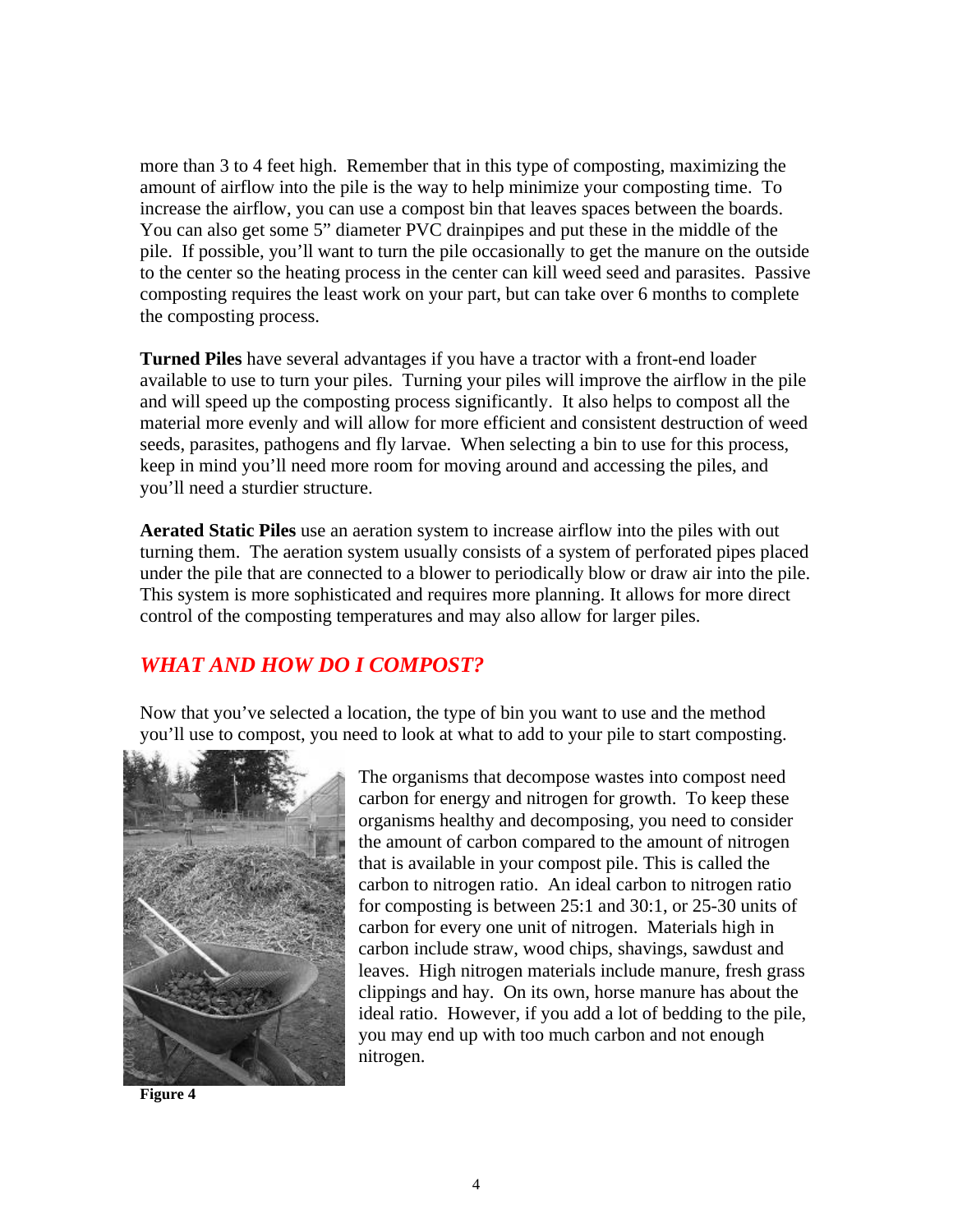If you have too much bedding, your pile will take longer to compost and the pile is less likely to compost completely. When unfinished compost is added to the soil, the compost may 'rob' nitrogen from the soil to complete the composting process, which makes the nitrogen unavailable to plants.

If you have too much carbon in your pile there are several things you can do to take care of this problem

- ÿ **Minimize bedding:** Most horses don't need as much bedding as is often used, they just need enough to soak up urine and moisture. When cleaning stalls try to remove only soiled bedding or consider using rubber mats to reduce bedding requirements.
- ÿ **Consider your bedding options:** Since different types of bedding decompose at different rates, the type of bedding you use will affect how fast your pile composts. Straw and shredded newspapers add less carbon to your pile than sawdust or shavings. Wood pellets are more absorbent and break down into finer material so less bedding is used and what is used composts faster.
- ÿ **Add materials**: Another option if you have too much bedding is to add materials high in nitrogen; such as grass clippings, chicken manure, blood meal or commercial fertilizer high in nitrogen.



**Figure 5 Compost Bin with a Thermometer**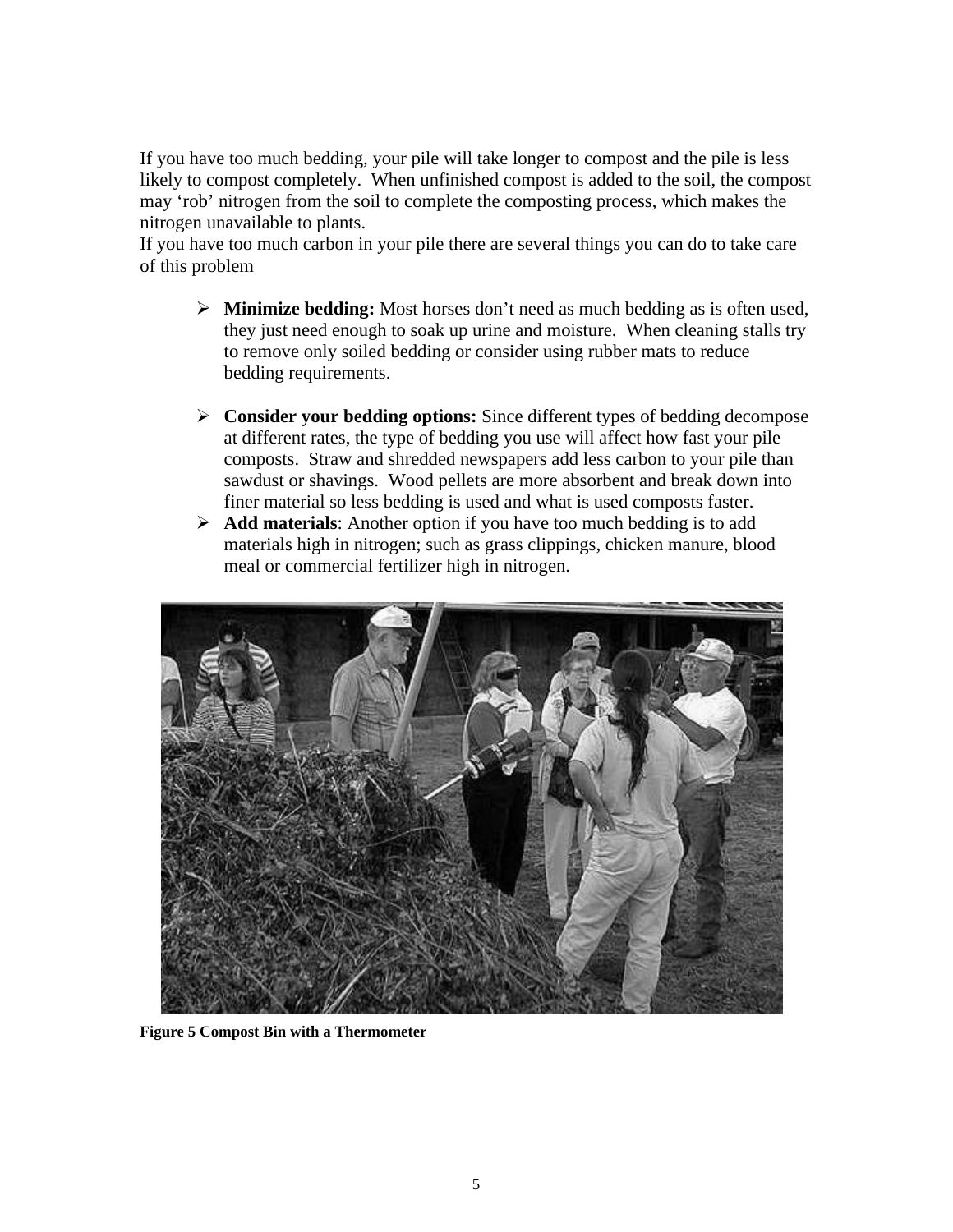# *HOW DO I MANAGE MY COMPOST PILE?*

There are several components to managing your pile to produce high quality compost.

#### ÿ **Airflow**

You'll need to monitor the airflow in your pile.

Keeping air in a pile is critical to:

- $\checkmark$  prevent odors,
- $\checkmark$  get the temperature needed for effective composting and
- $\checkmark$  completing the composting in a relatively short time.

#### ÿ **Temperature**

You should also monitor the temperature of your pile. Temperature is an indicator of how the manure is composting. To be sure you're getting rapid decomposition and killing weed seeds and disease, you'll need to monitor temperature to ensure it reaches the optimum range. However, you don't want to overheat your pile. Overheating can immobilize the organisms that do your composting. If your pile is overheating, try reducing the pile size.

You can buy a long-stemmed compost thermometer at local nurseries or home and garden stores to monitor the piles. Most piles start out around 50-110°F then increase to a higher temperature range (110-160°F) and then gradually drops to ambient temperature over a period of several weeks. Keep in mind that the air temperature can have an effect on the temperature of your pile.

#### ÿ **Moisture**

Finally, a critical component to successful composting is monitoring your moisture and maintaining the correct moisture conditions.

 $\checkmark$  **Too much water** in the pile can cause the water to fill up the pore spaces and won't allow for proper airflow through your pile. It can also make the pile heavy, increasing settling and compaction. This can lead to odors and slow



**Figure 6 Compost bin with tarp cover**

decomposition making high temperatures impossible to achieve.

¸ **Too little water** can cause the organisms that do the composting to dry out which prevents the pile from heating up.

There are several steps you can take to be sure you have the right moisture content in your compost piles:

¸ **Use the squeeze test:** Take a handful of material from the middle of your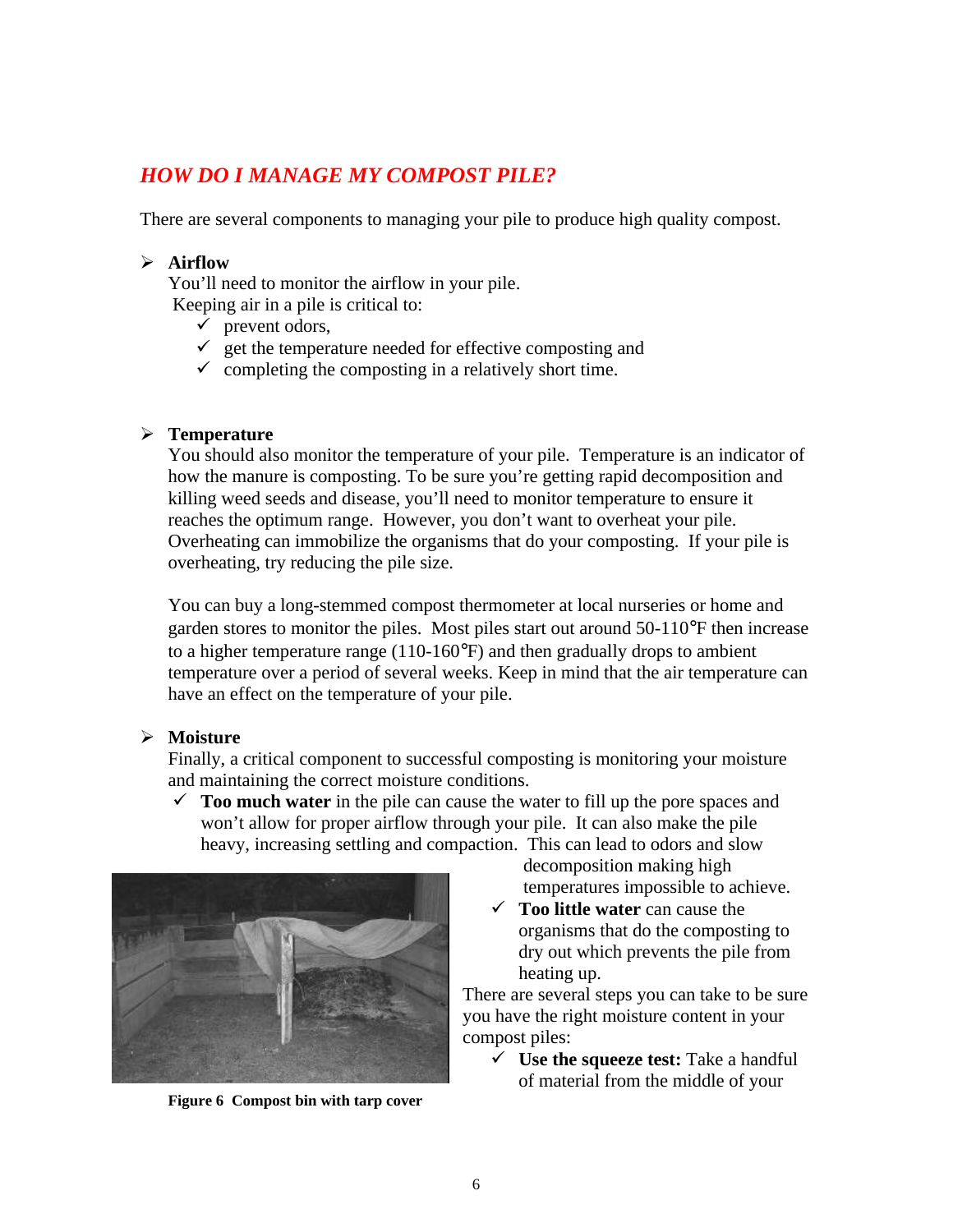pile and squeeze it. It should feel similar to a damp,

rung out sponge. If you pick up a handful and it drips with out being squeezed, it's too wet. If it looks dry and falls apart

after you squeeze it, it's too dry. Compost with a good moisture content stays in a clumped shape after you squeeze it and will make your hand damp without dripping.

- $\checkmark$  Cover your piles: Remember, it's easier to add water than to get rid of it in a compost pile. With rainy winter weather, it's difficult (if not impossible) to keep an uncovered pile at the right moisture content. Covering your pile with a roof or tarp will keep the pile composting.
- ¸ **Add water when needed:** Composting creates high temperatures in your pile and can evaporate a large amount of water. You can add water with a hose when you turn your pile, or if you're doing static compost, you can add water to the wastes in the wheelbarrow before you add it to the pile.
- $\checkmark$  **Turn the pile to dry it:** If your pile does end up too wet; you can dry it out by turning the pile more often. This will help evaporate the water.

| <b>Symptom</b>            | <b>Other Clues</b>      | Possible source or | <b>Solution</b>                |
|---------------------------|-------------------------|--------------------|--------------------------------|
|                           |                         | reason             |                                |
| Pile fails to heat        | Cannot squeeze water    | Pile too dry       | Add water/wet the pile         |
|                           | from material           |                    |                                |
|                           | Materials look or feel  | Material too wet   | Turn and/or cover pile         |
|                           | soggy, pile doesn't     |                    |                                |
|                           | stack well              |                    |                                |
|                           | Large amount of         | Not enough         | Add high nitrogen ingredients, |
|                           | bedding, damp and       | nitrogen,          | reduce bedding                 |
|                           | smells fine             |                    |                                |
|                           | Pile height less than 3 | Small pile size    | Enlarge or combine piles       |
|                           | feet, damp and warm in  |                    |                                |
|                           | middle but nowhere      |                    |                                |
|                           | else                    |                    |                                |
| Temperature falls         | Temperature declines    | Low oxygen         | Turn and/or cover pile         |
| consistently over several | gradually rather than   |                    |                                |
| days                      | sharply                 |                    |                                |
|                           | Cannot squeeze water    | Low moisture       | Turn pile, add PVC pipes,      |
|                           | from material           |                    | cover Add water                |
| Inside of pile is dry     |                         | Not enough water   | Add water when turning pile    |
| <b>Bad Odors</b>          | Low temperatures and/   | Material too wet;  | Turn pile, add PVC pipes,      |
|                           | or soggy                | not enough air     | cover                          |
| Fly problem               |                         | Flies breeding in  | Cover pile with a tarp or a 6" |
|                           |                         | uncomposted        | layer of finished compost to   |
|                           |                         | manure             | prevent access                 |

*Troubleshooting Your Compost Pile*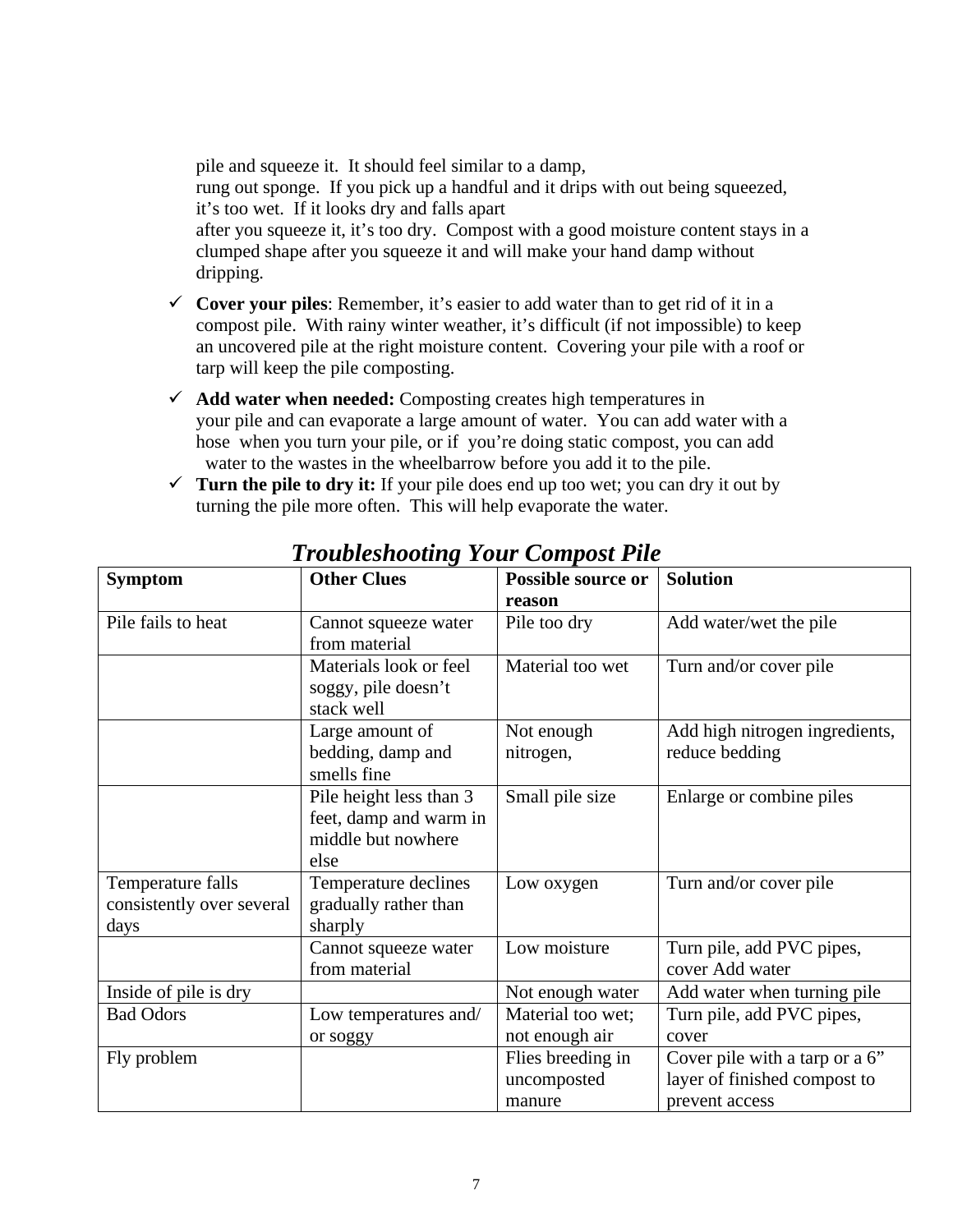#### *HOW DO I KNOW IT'S DONE AND WHAT DO I DO WITH IT?*

Compost should go up in temperature quickly until it reaches a range of 120-160°F and stay there for several weeks. After the composting is slowed, the temperature drops to about 100°F then to the ambient air temperature. After this, you should let the compost 'cure' for a couple of weeks before you use it. You'll know it's ready when the pile looks evenly textured and is crumbly like garden soil. The length of time depends on how you manage your pile and can vary from 3 months to a year or more.

When you compost is complete there are several ways to use it:

- ÿ **Spread it on your pastures**. You can spread compost onto your pastures during the growing season in compliance with your farm plan. Before applying on your pastures, you should consider getting both the soil and compost tested to ensure you're applying it to the fields that need the nutrients the most.
- $\triangleright$  Use it in your garden or landscape areas. You can use compost in garden beds or as mulch around your flowers, shrubs and trees.
- ÿ **Sell or give away your compost.** If you end up with too much compost to use on your place you can either sell or give away the additional compost. You may want to try contacting local topsoil companies, tree farms, landscapers or organic farmers; however, keep in mind they may want test data on the nutrients in your compost prior to buying it. Depending on your location, you may try posting a sign or running an ad in a local paper to either sell or give away your compost if you can't find a steady buyer.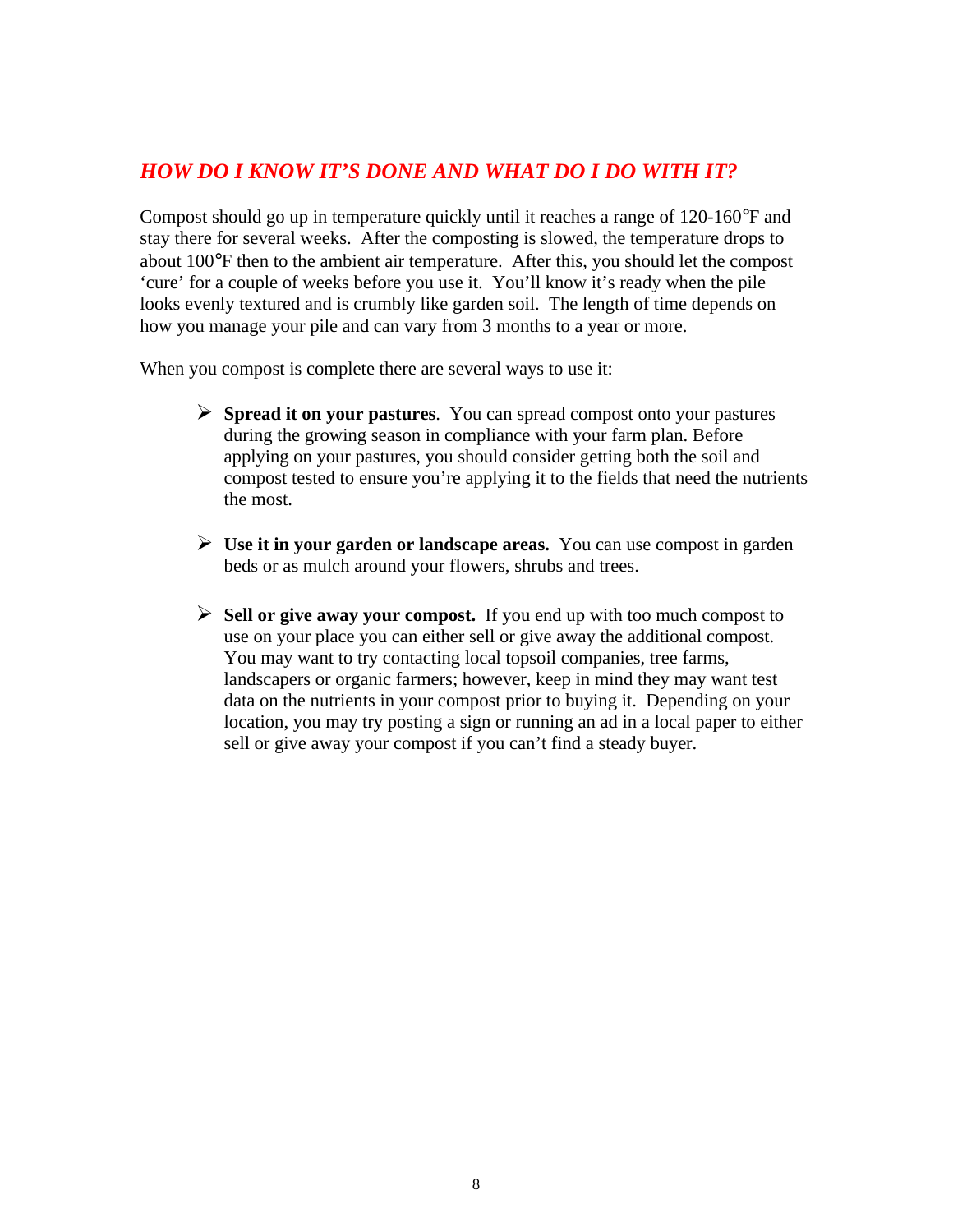# **Estimating Manure Generated per Month**

| Animal      | Weight | Storage      | Animal               | Weight | Storage      |
|-------------|--------|--------------|----------------------|--------|--------------|
|             | Lbs.   | Cubic ft per |                      | Lbs.   | Cubic ft per |
|             |        | month        |                      |        | month        |
| <b>Beef</b> | 1000   | 28.5         | Swine                | 65     | 2.1          |
| Beef        | 500    | 14.4         | Swine                | 150    | 4.8          |
| Horse       | 1000   | 24.3         | <b>Gestating Sow</b> | 275    | 4.5          |
| Pony        | 700    | 16.8         | Sow & litter         | 375    | 10.8         |
| Sheep       | 100    | 1.8          | Poultry, layers      |        | 0.11         |
| Llama       | 330    | 6.93         | Goats                | 50     |              |

\*Based on Mid West Plan Services "Livestock Waste Facilities Handbook" and USDA NRCS farm plan data Your Farm:

| Animal | Number | Waste/month | Storage needed<br>Per month |
|--------|--------|-------------|-----------------------------|
|        |        | Cu. Ft.     |                             |
|        |        |             |                             |
|        |        |             |                             |
|        |        |             |                             |
|        |        |             |                             |
|        |        |             |                             |

Total storage needed

per month..............=  $-$ 

| <b>Bedding Type</b> | Lbs/month | Cu. Ft/lb. | Total |
|---------------------|-----------|------------|-------|
|                     |           |            |       |
|                     |           |            |       |

| Bedding Type  | cu.ft./lb | Total bedding= $\frac{1}{\sqrt{1-\frac{1}{2}} \cdot \frac{1}{\sqrt{1-\frac{1}{2}} \cdot \frac{1}{\sqrt{1-\frac{1}{2}} \cdot \frac{1}{\sqrt{1-\frac{1}{2}} \cdot \frac{1}{\sqrt{1-\frac{1}{2}} \cdot \frac{1}{\sqrt{1-\frac{1}{2}} \cdot \frac{1}{\sqrt{1-\frac{1}{2}} \cdot \frac{1}{\sqrt{1-\frac{1}{2}} \cdot \frac{1}{\sqrt{1-\frac{1}{2}} \cdot \frac{1}{\sqrt{1-\frac{1}{2}} \cdot \frac{1}{\sqrt{1-\frac{$ |
|---------------|-----------|------------------------------------------------------------------------------------------------------------------------------------------------------------------------------------------------------------------------------------------------------------------------------------------------------------------------------------------------------------------------------------------------------------------|
| Hay           | 0.24      |                                                                                                                                                                                                                                                                                                                                                                                                                  |
| Straw         | 0.35      | $x0.50$ compaction $(50\%) = 0$                                                                                                                                                                                                                                                                                                                                                                                  |
| Wood shavings | 0.11      | cu/ft/month                                                                                                                                                                                                                                                                                                                                                                                                      |
| Sawdust       | $0.08\,$  |                                                                                                                                                                                                                                                                                                                                                                                                                  |

Bedding

\_cu.ft./month Total storage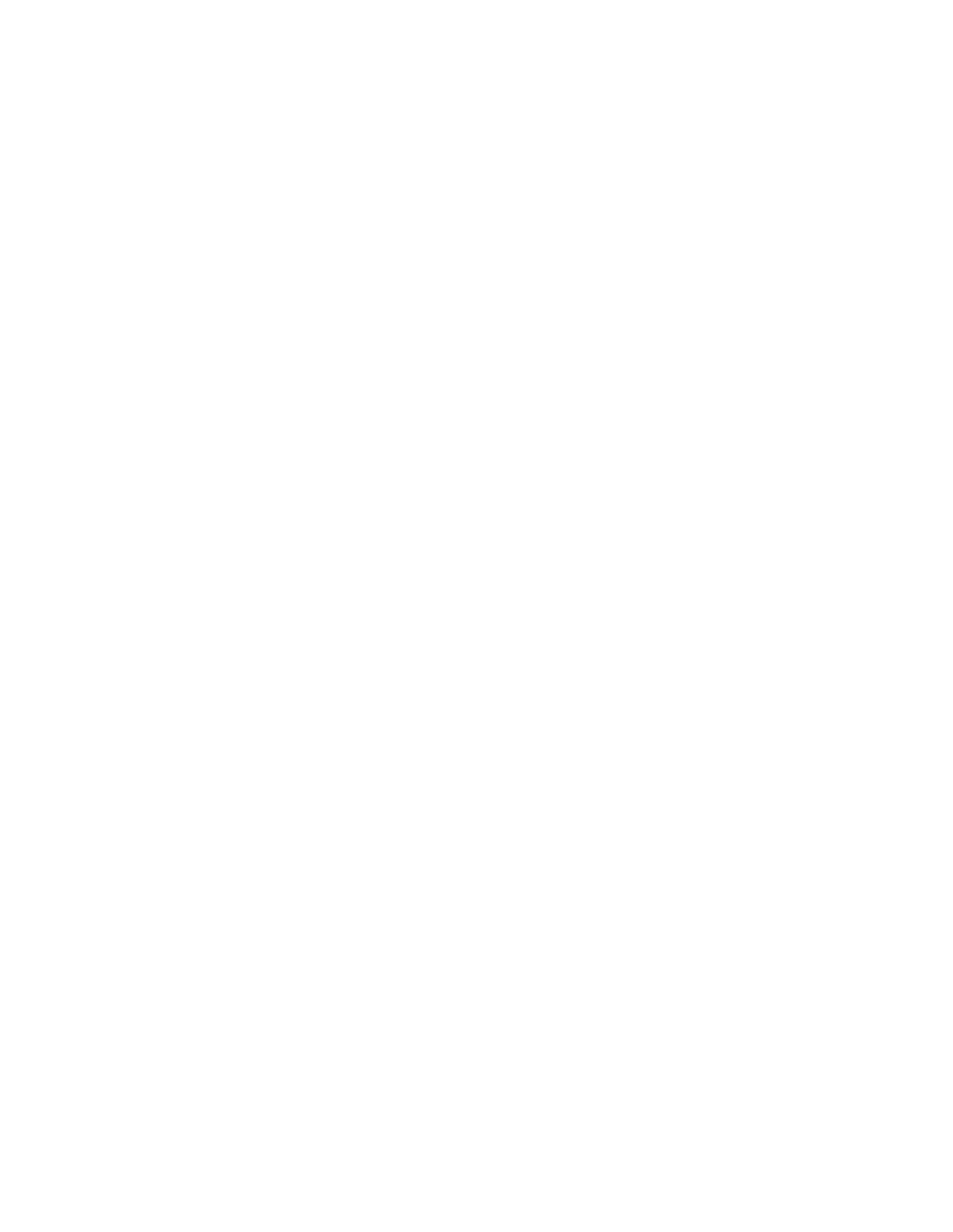# **NRCS NORTHWEST TEAM STANDARD DESIGNS**

#### NOTES:

- $\triangleright$  All designs assume that the compost bin will be covered with a tarp to eliminate runoff. If you are interested in an alternative design, contact the NRCS office.
- $\triangleright$  The structures shown must be properly located and quality materials must be used to ensure the bins will be structurally sound for the life of the bin and to ensure there will be no pollution concerns from the bins.
- $\triangleright$  Working with your local Conservation District and NRCS office will help ensure your bins are properly located and meet water quality protection regulations. To be sure the bins are located on an appropriate site, please contact your local NRCS office (contact information is located at the back of this booklet). Structures constructed without an NRCS site visit and inspection may not meet your local, county or federal requirements.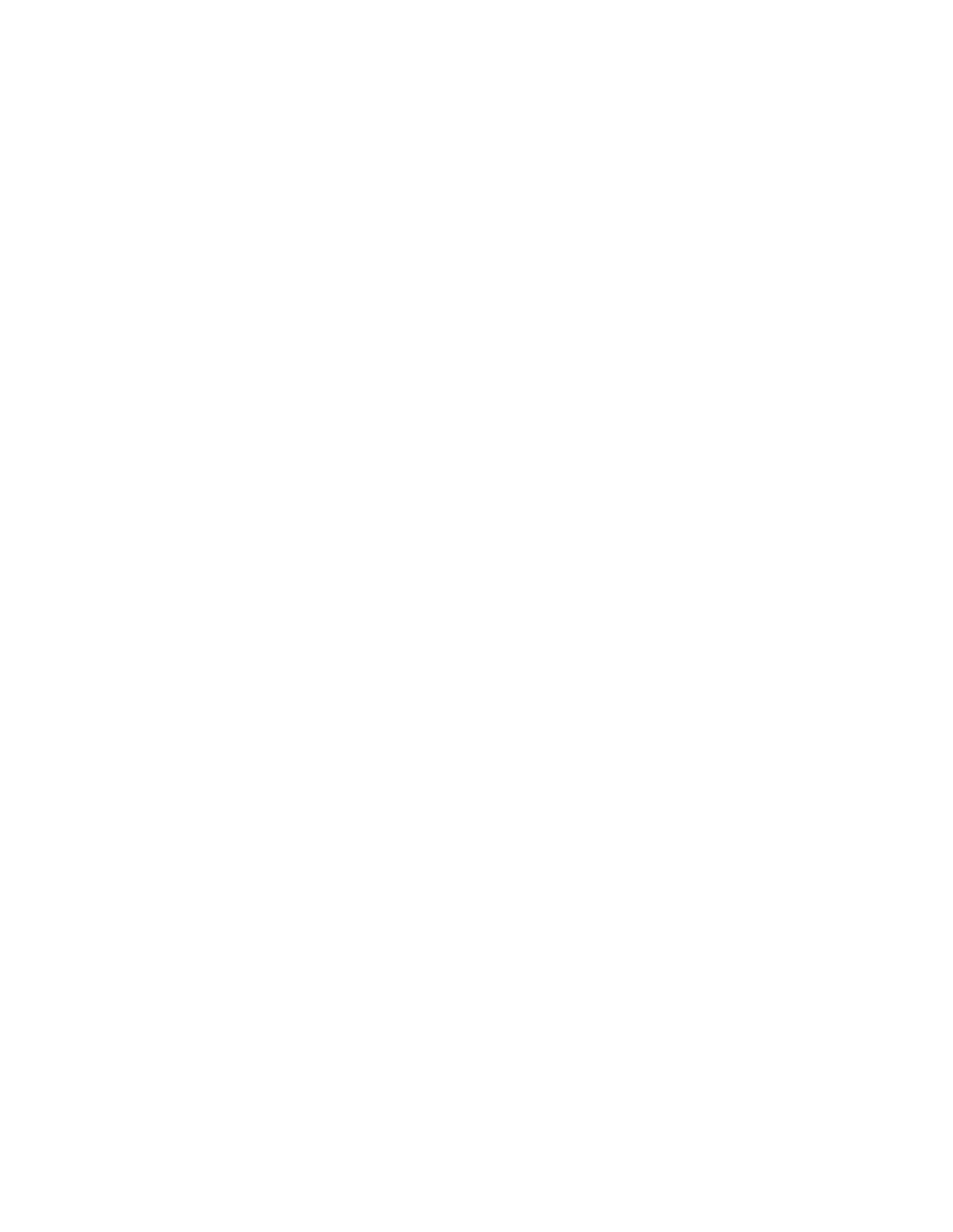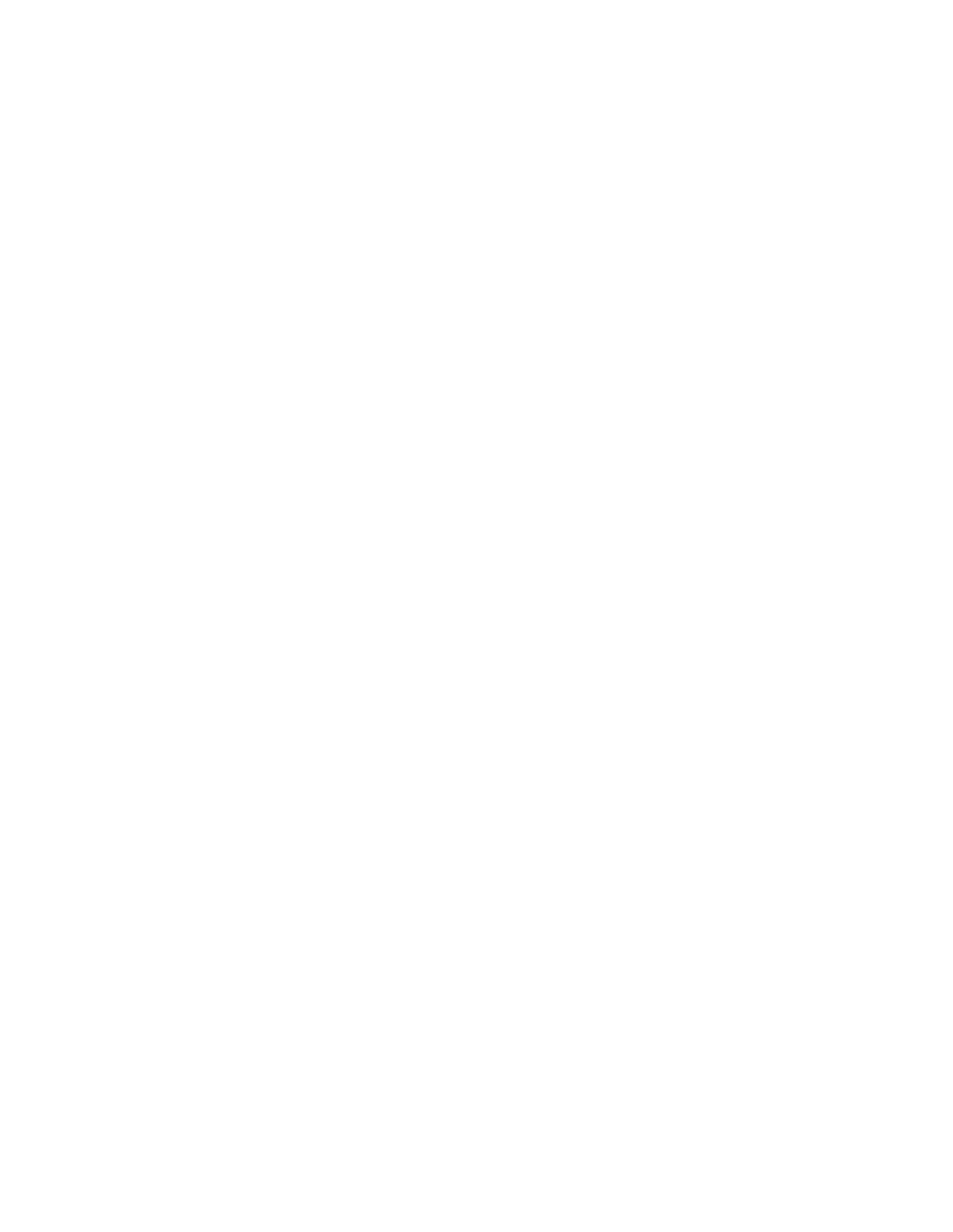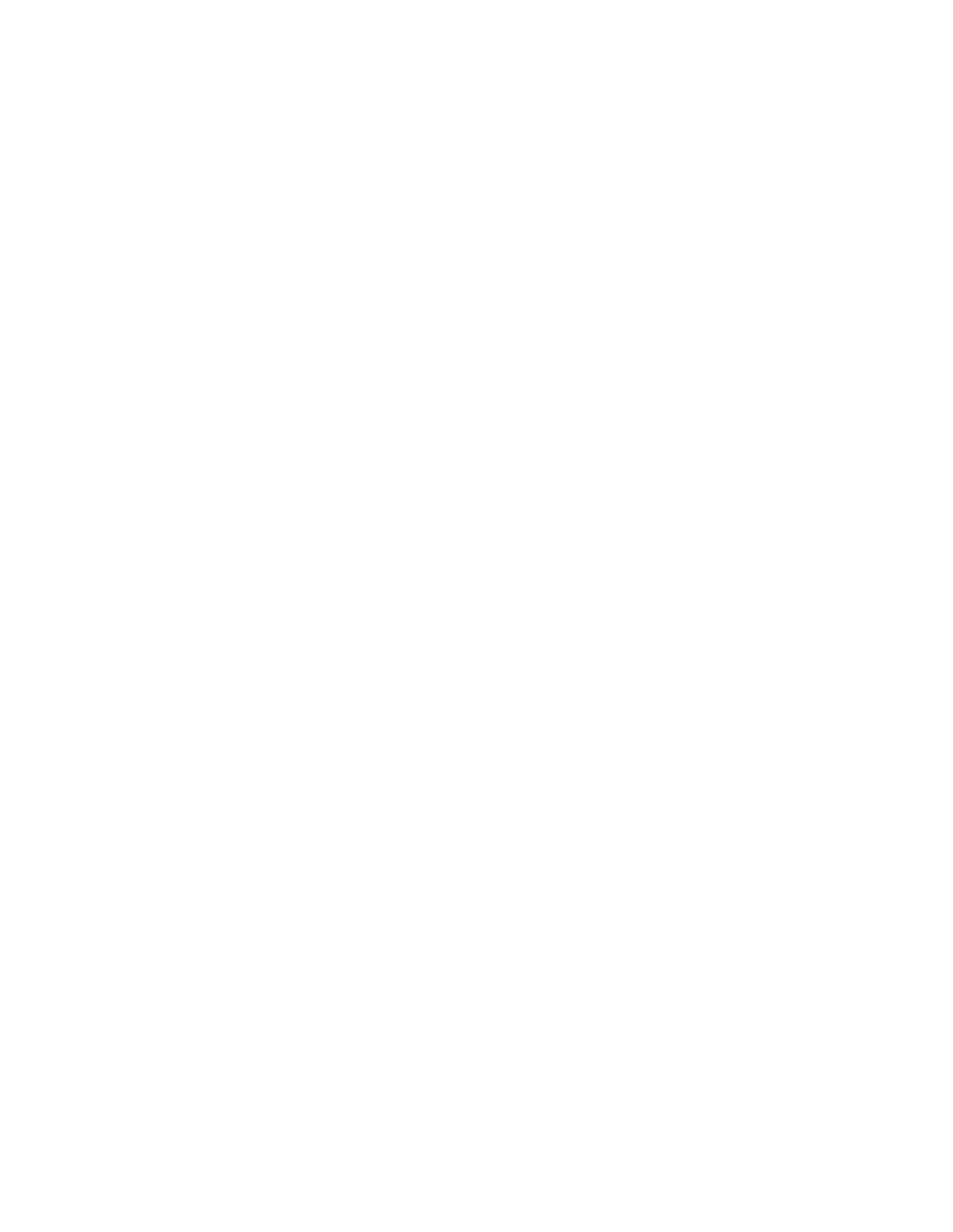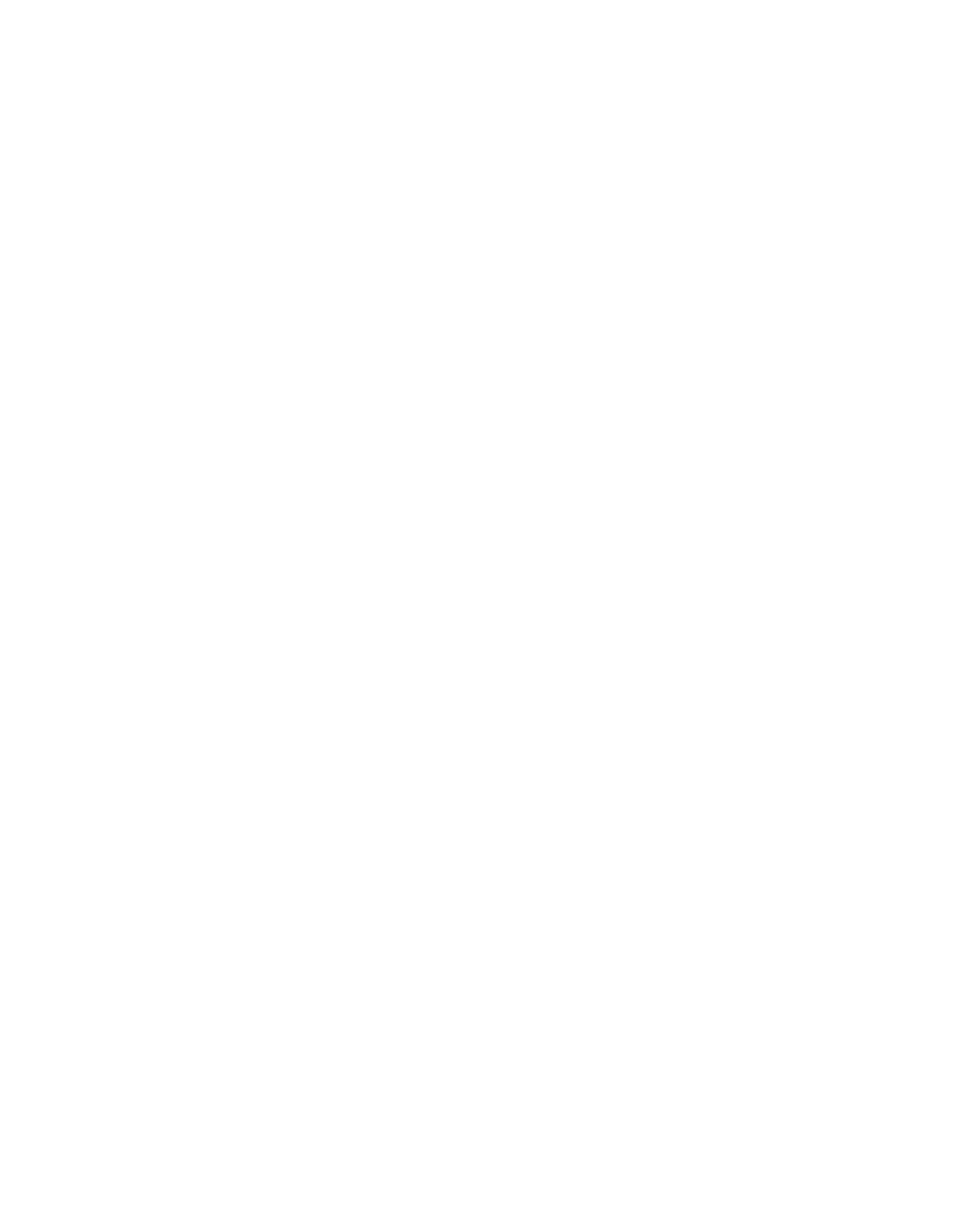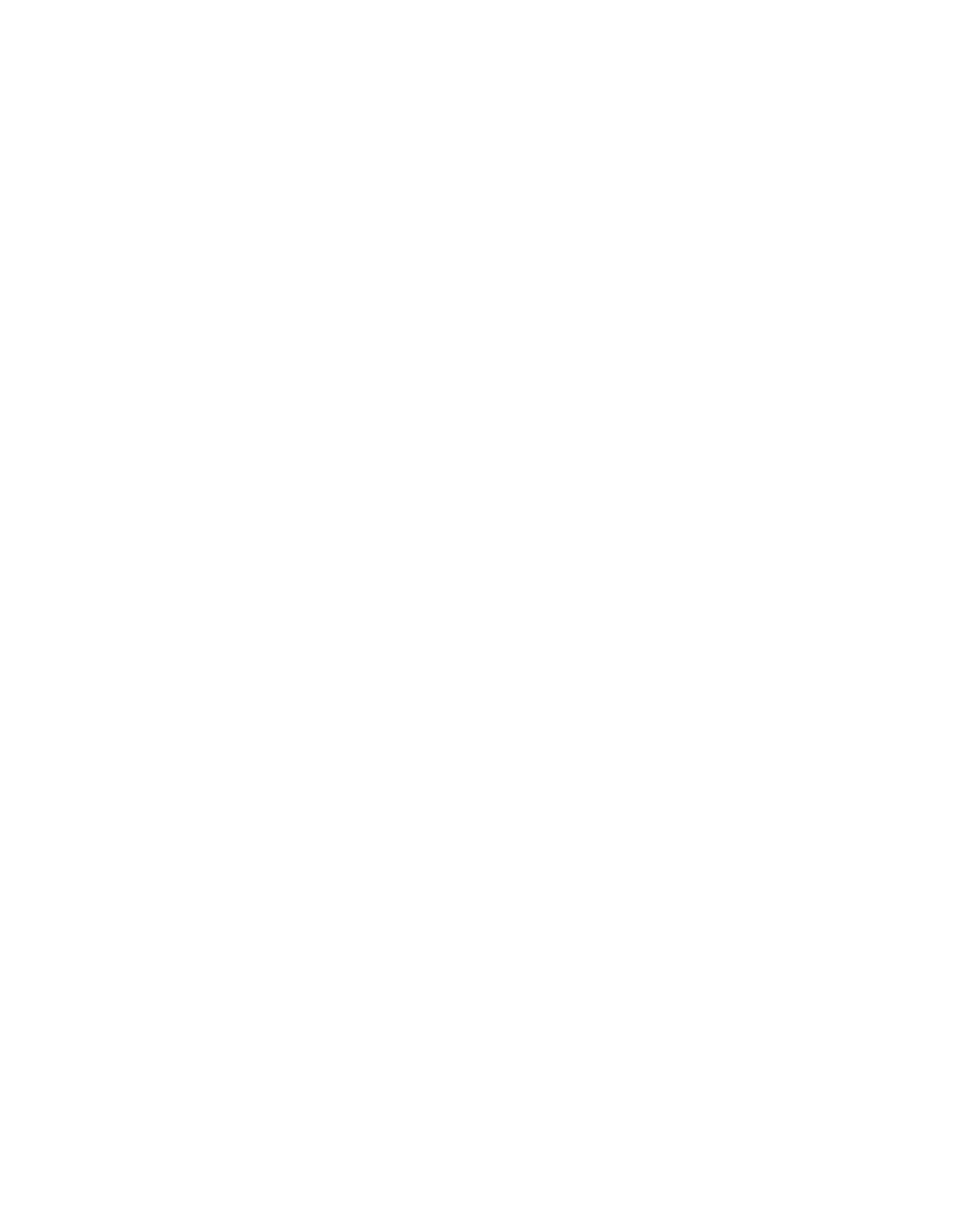